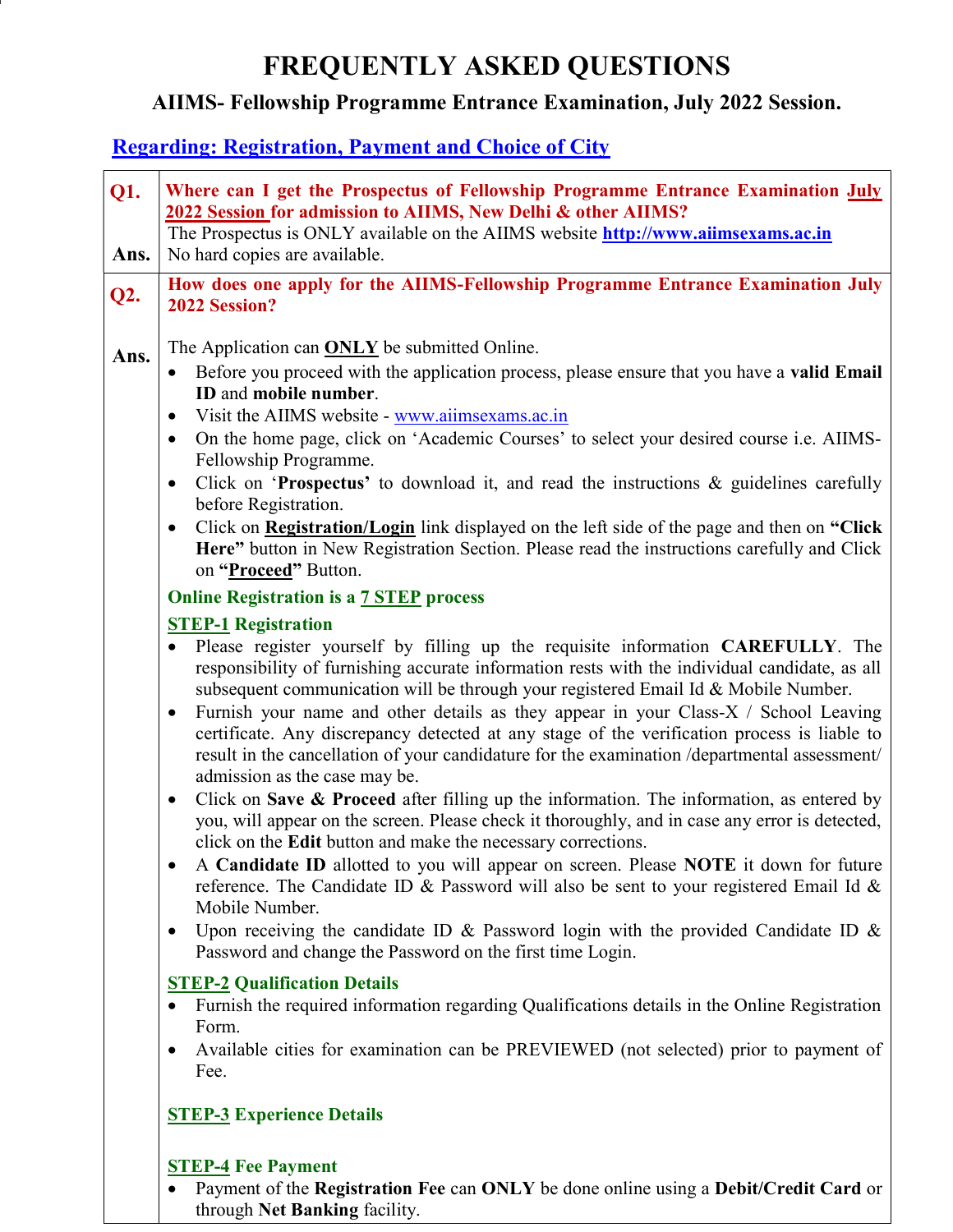|      | <b>STEP-5 Centre Choice</b>                                                                                                                                                                                                                                                                                           |
|------|-----------------------------------------------------------------------------------------------------------------------------------------------------------------------------------------------------------------------------------------------------------------------------------------------------------------------|
|      | Candidates can preview the availability of the city of their choice for the examination from<br>$\bullet$<br>the list provided. Real time status of seats available will be displayed city wise. However,<br>the choice will be locked only after payment is made. City once selected cannot be changed<br>later.     |
|      | In case few seats are available in a particular city and there is a lag period between preview<br>٠<br>and completion of payment, the seats may be booked in this period by another candidate<br>who has completed the payment process. In such cases another city can be opted from the<br>dropdown box.             |
|      | <b>STEP-6 Upload Images</b>                                                                                                                                                                                                                                                                                           |
|      | Candidates must take extreme care in uploading their Photographs and images. Once<br>uploaded, they cannot be changed, unless found inappropriate and rejected by the AIIMS<br>authorities.                                                                                                                           |
|      | Upload the images of your Photograph, Signature & Thumb Impression strictly as per<br>instructions given in the Prospectus (images should be in one of the following formats jpg,<br>png or gif). Your application is liable to be rejected if the uploaded images are not<br>according to Instructions/Requirements. |
|      | In case, the images of Photograph, Signature and Thumb Impression to be uploaded are not<br>$\bullet$<br>available with you, Save & Exit and logout. You may login to complete the process later<br>on, once the requisite items are with you, to complete the registration process.                                  |
|      | <b>STEP-7 Print Registration Form</b>                                                                                                                                                                                                                                                                                 |
|      | The candidates are required to take a print-out of the duly completed registration form for<br>future reference once they see that all the steps are 'COMPLETE' in Due Steps and the                                                                                                                                  |
|      | Navigations buttons appear Yellow in colour.                                                                                                                                                                                                                                                                          |
|      | PLEASE NOTE THAT COMPLETION OF ALL STEPS OF FILING THE FORM<br>DOES NOT NECESSARILY MEAN THAT THE APPLICATION IS ACCEPTED.<br>PLEASE CHECK THE STATUS ON THE DATE INDICATED IN "AT A GLANCE".                                                                                                                         |
| Q.3  | Why does it take so long to provide the final status of my application?                                                                                                                                                                                                                                               |
| Ans. | Since some fields are editable till the last date of submission of registration form, the status can<br>only be finalized after this period.                                                                                                                                                                          |
| Q.4  | How do I get a password for logging in?                                                                                                                                                                                                                                                                               |
|      | A Candidate ID and Password will be sent to you on your registered email ID and mobile<br>number. You are advised to remember the password and also retain a printout of your<br>Registration form and admit card till completion of admission process.                                                               |
| Ans. | <b>Forgotten password</b><br>In case you forget your Password, go to the 'Forgot login details' link on the login page and<br>enter the following information to get Password:                                                                                                                                        |
|      | Candidate ID.<br>1.<br>Registered Mobile number.<br>2.<br>Registered Email ID.<br>3.                                                                                                                                                                                                                                  |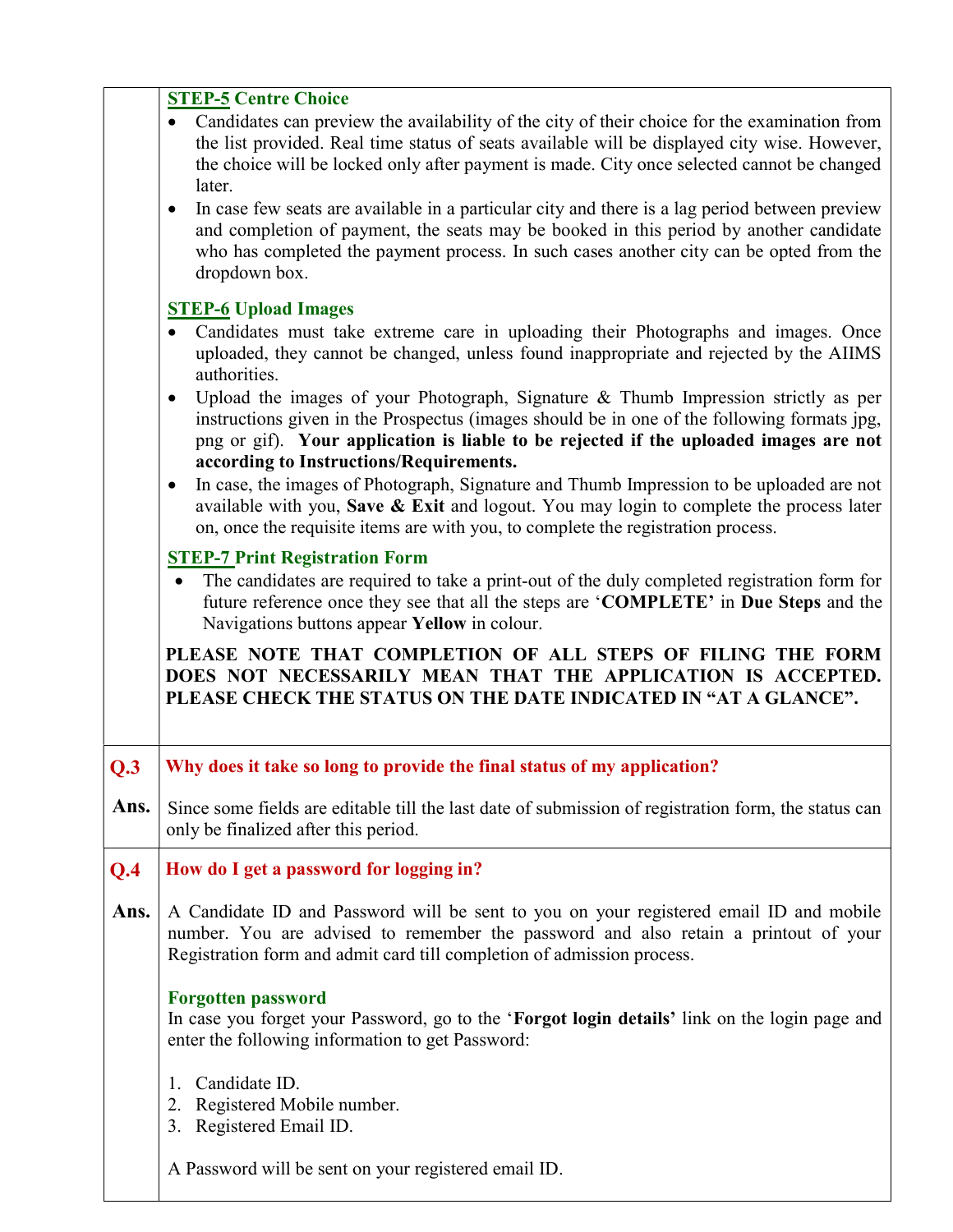| Q.5  | I cannot login. What should I do?                                                                                                                                                                                                                                                                                                                                                                                                                                                                                                                                                                                                                                                                                                                                                                                                                                                                                                                                                                                                                             |
|------|---------------------------------------------------------------------------------------------------------------------------------------------------------------------------------------------------------------------------------------------------------------------------------------------------------------------------------------------------------------------------------------------------------------------------------------------------------------------------------------------------------------------------------------------------------------------------------------------------------------------------------------------------------------------------------------------------------------------------------------------------------------------------------------------------------------------------------------------------------------------------------------------------------------------------------------------------------------------------------------------------------------------------------------------------------------|
| Ans. | Any of the following reasons may prevent you from login:<br>1. Incorrect User ID & Password: This occurs if the candidate ID and/or the password is<br>incorrect. Your password in case sensitive, therefore use the correct password. In case you<br>have forgotten the password, use 'forgot login details' to get a new login password on your<br>registered E-mail ID. Use the correct candidate ID and password for logging in.<br>2. Internet Browser Problem: Please read the User manual for candidates. Follow the<br>instructions about using internet browser (Internet Explorer-7 or higher version, Firefox 3.5)<br>or higher version) and the latest version of Google Chrome.<br>3. Internet connection Interrupted: Your internet connection should be uninterrupted. If<br>internet interruption takes place, the IP address which is being monitored will change and a<br>'Your session has expired' message will be displayed. Please try to login from another<br>computer from which other candidate(s) may have logged in successfully. |
| Q.6  | Can the names and other details be changed?                                                                                                                                                                                                                                                                                                                                                                                                                                                                                                                                                                                                                                                                                                                                                                                                                                                                                                                                                                                                                   |
| Ans. | The following information furnished by the candidate CANNOT be changed after<br><b>PAYMENT</b> of registration fees:                                                                                                                                                                                                                                                                                                                                                                                                                                                                                                                                                                                                                                                                                                                                                                                                                                                                                                                                          |
|      | Candidate's name<br>$\bullet$<br>DOB (Date of birth)<br>$\bullet$                                                                                                                                                                                                                                                                                                                                                                                                                                                                                                                                                                                                                                                                                                                                                                                                                                                                                                                                                                                             |
|      | Category<br>٠<br><b>OPH</b> status<br>$\bullet$                                                                                                                                                                                                                                                                                                                                                                                                                                                                                                                                                                                                                                                                                                                                                                                                                                                                                                                                                                                                               |
|      | E-mail Id<br>$\bullet$                                                                                                                                                                                                                                                                                                                                                                                                                                                                                                                                                                                                                                                                                                                                                                                                                                                                                                                                                                                                                                        |
|      | Mobile number<br>All the other details can be edited till the last date of registration.                                                                                                                                                                                                                                                                                                                                                                                                                                                                                                                                                                                                                                                                                                                                                                                                                                                                                                                                                                      |
| Q.7  | Can I change/edit Nationality, Sponsored to General, General to Sponsored etc. in the                                                                                                                                                                                                                                                                                                                                                                                                                                                                                                                                                                                                                                                                                                                                                                                                                                                                                                                                                                         |
| Ans. | online registration form before the registration closing date?                                                                                                                                                                                                                                                                                                                                                                                                                                                                                                                                                                                                                                                                                                                                                                                                                                                                                                                                                                                                |
|      | Yes, change/editing is allowed in the online Registration Form till Registration closing date.<br>No further correspondence will be entertained in this regard after registration closing<br>date as mentioned in prospectus.                                                                                                                                                                                                                                                                                                                                                                                                                                                                                                                                                                                                                                                                                                                                                                                                                                 |
| Q.8  | Can I change/edit Nationality, Sponsored to General, General to Sponsored etc. in the<br>online registration form after registration closing date?                                                                                                                                                                                                                                                                                                                                                                                                                                                                                                                                                                                                                                                                                                                                                                                                                                                                                                            |
| Ans. | No change/editing in registration form is allowed after registration closing date as mentioned in<br>the prospectus.                                                                                                                                                                                                                                                                                                                                                                                                                                                                                                                                                                                                                                                                                                                                                                                                                                                                                                                                          |
| Q.9  | Can I register after the last date?                                                                                                                                                                                                                                                                                                                                                                                                                                                                                                                                                                                                                                                                                                                                                                                                                                                                                                                                                                                                                           |
| Ans. | No, you cannot register after the deadline for registration has expired. No communication<br>regarding requests for registration after the last date and time will be entertained. It is your<br>responsibility to register well in time and avoid the last minute rush.                                                                                                                                                                                                                                                                                                                                                                                                                                                                                                                                                                                                                                                                                                                                                                                      |
| Q.10 | Can I modify my choices of City/Centre of Examination after completion of last date?                                                                                                                                                                                                                                                                                                                                                                                                                                                                                                                                                                                                                                                                                                                                                                                                                                                                                                                                                                          |
| Ans. | No, the city/centre of examination once chosen and allotted will not be changed and no<br>requests in this regard will be entertained.                                                                                                                                                                                                                                                                                                                                                                                                                                                                                                                                                                                                                                                                                                                                                                                                                                                                                                                        |

Г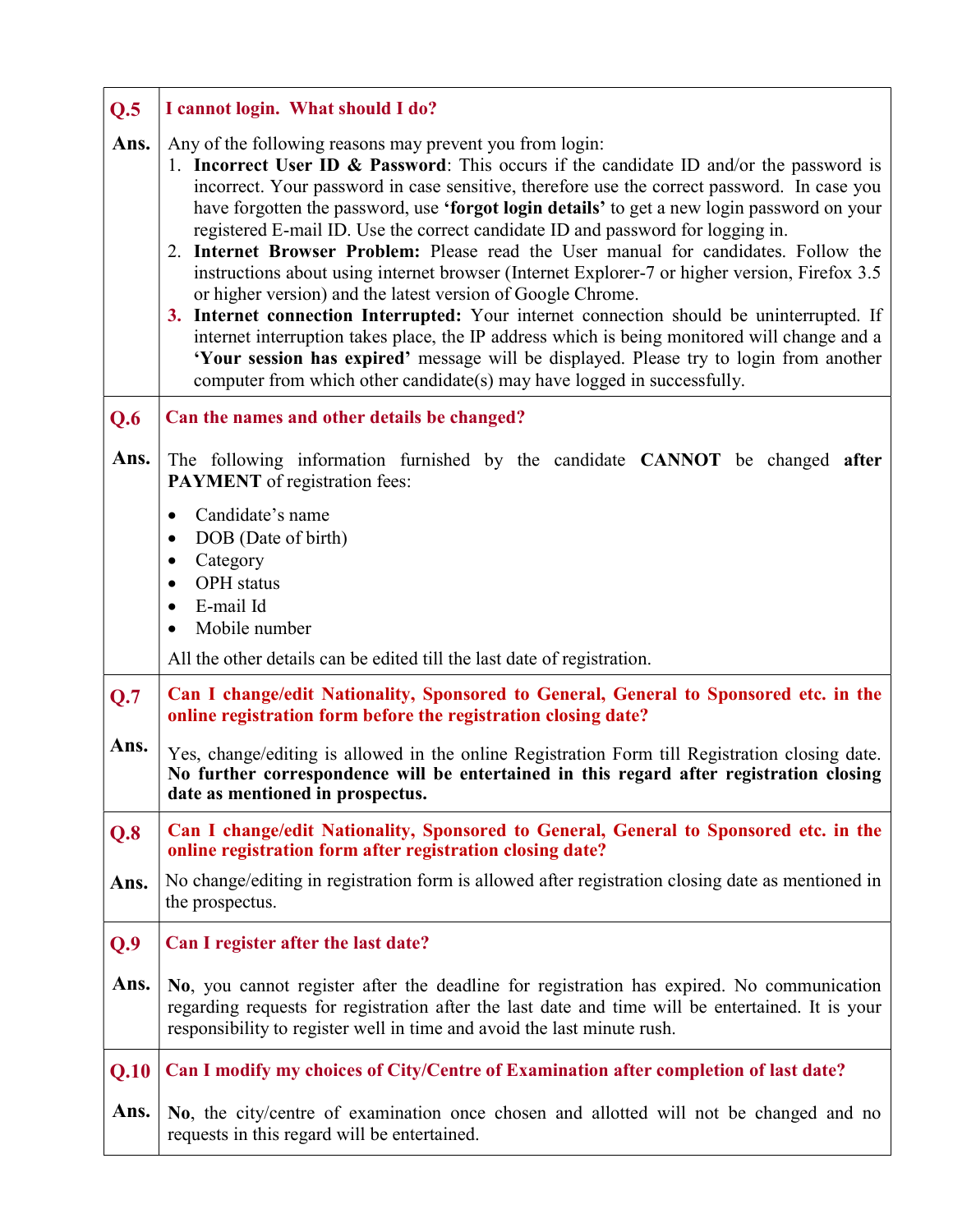| Q.11 | How can I communicate through Email with the Examination Section, AIIMS?                                                                                                                                                                                                                                                            |
|------|-------------------------------------------------------------------------------------------------------------------------------------------------------------------------------------------------------------------------------------------------------------------------------------------------------------------------------------|
| Ans. | You can communicate with the Examination Section, AIIMS using your Registered e-mail ID<br>The<br>address<br>of<br>the<br>examination<br>section<br>email<br>being<br>only.<br>aiims.fellowshipexams@gmail.com. Please mention your Candidate ID / Registration<br>Number, Name and Course applied for while submitting the emails. |
| Q.12 | What are the documents required to be uploaded with my application?                                                                                                                                                                                                                                                                 |
| Ans. | No documents are required to be uploaded during the Online Registration/Application process,<br>but you have to UPLOAD images of your Photograph, left thumb impression and signature at<br>the time of registration.                                                                                                               |
| Q.13 | What are the instructions regarding OBC, SC, ST and PH certificates?                                                                                                                                                                                                                                                                |
| Ans. | Please read Instructions given in the Prospectus regarding the above mentioned certificates<br>carefully. The requirements/formats are clearly mentioned therein. Certificates as mentioned<br>in the prospectus ONLY will be considered/accepted.                                                                                  |
| Q.14 | If there is a discrepancy in spelling of name in documents and application form, what<br>should I do?                                                                                                                                                                                                                               |
| Ans. | If there is discrepancy in spelling of name in documents, you must carry proof that the<br>documents belong to you in the form of an affidavit.                                                                                                                                                                                     |
| Q.15 | Where can I know about the fee structure / course duration etc. for Fellowship<br><b>Programme Entrance Examination?</b>                                                                                                                                                                                                            |
| Ans. | Fee structure / course duration is available in the Prospectus on AIIMS website<br>www.aiimsexams.ac.in                                                                                                                                                                                                                             |
| Q.16 | Can I modify my choices of City of Examination after payment of Examination Fee<br>through Debit/Credit Card or Net Banking?                                                                                                                                                                                                        |
| Ans. | No, after payment of Examination Fee through Debit/Credit Card or Net Banking, the<br>City for examination will not be changed.                                                                                                                                                                                                     |
| Q.17 | How much time will I be given to join the allotted course?                                                                                                                                                                                                                                                                          |
| Ans. | For AIIMS, New Delhi, the Candidates will be required to join the course within stipulated<br>time as mentioned in the Prospectus.                                                                                                                                                                                                  |
| Q.18 | Will I require Original documents to get the admission at AIIMS, New Delhi?                                                                                                                                                                                                                                                         |
| Ans. | Yes, candidates without original certificates/documents will not be allowed to participate in the<br>admission process.                                                                                                                                                                                                             |

# Regarding: Uploading Images

#### (Please read the detailed instruction for uploading the images in the Prospectus)

Q.19 Ans. What are the documents required to be uploaded with my application? No documents are required to be uploaded during the Online Registration/Application process, but you have to UPLOAD images of your Photograph, left thumb impression and signature at the time of registration.